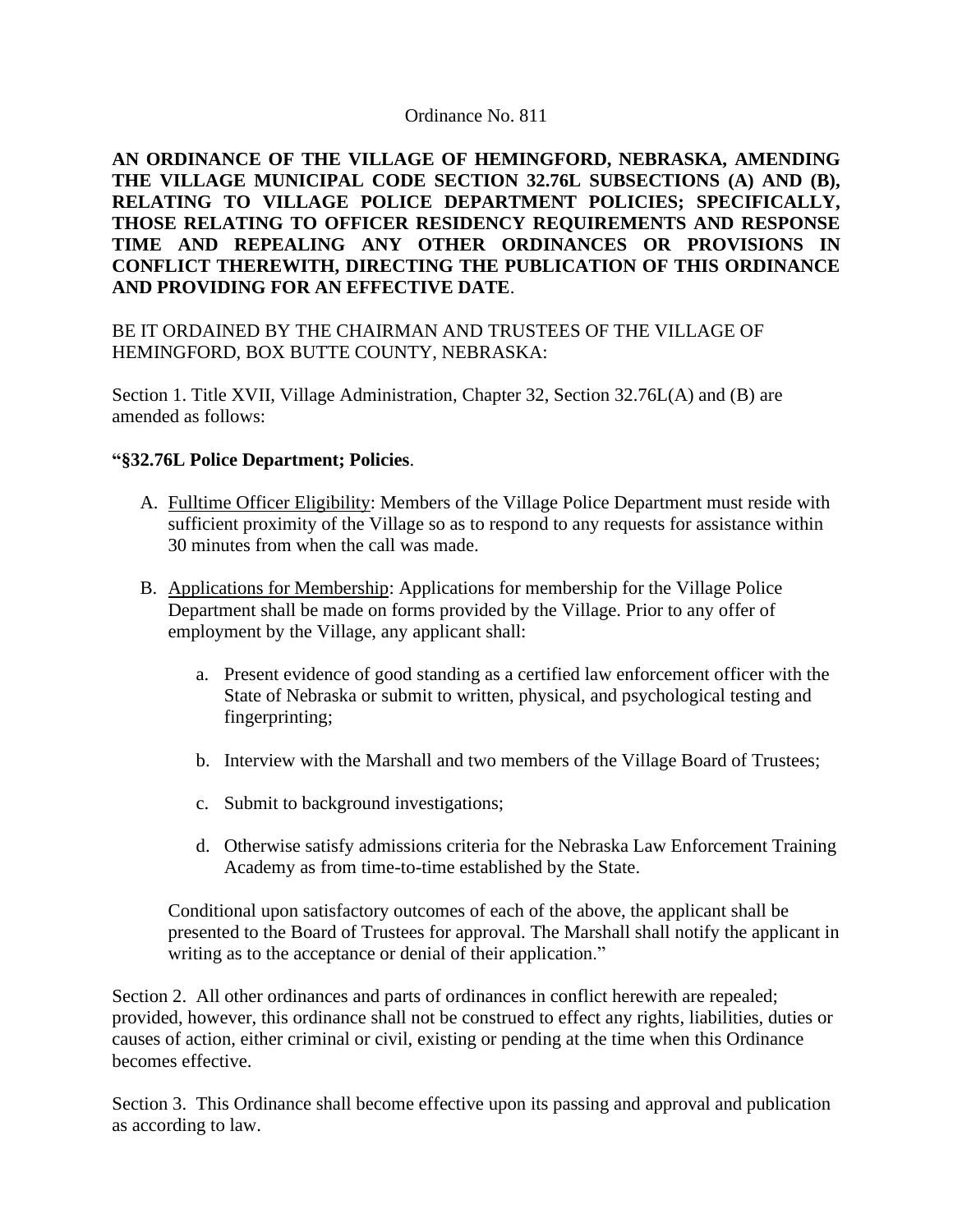PASSED AND APPROVED THIS \_\_\_\_\_\_ DAY OF \_\_\_\_\_\_\_\_\_\_\_\_\_\_, 2021.

 $\overline{\phantom{a}}$  , which is a set of the set of the set of the set of the set of the set of the set of the set of the set of the set of the set of the set of the set of the set of the set of the set of the set of the set of th

ATTEST: John Annen, Chairman

Barb Straub, Clerk

 $\overline{\phantom{a}}$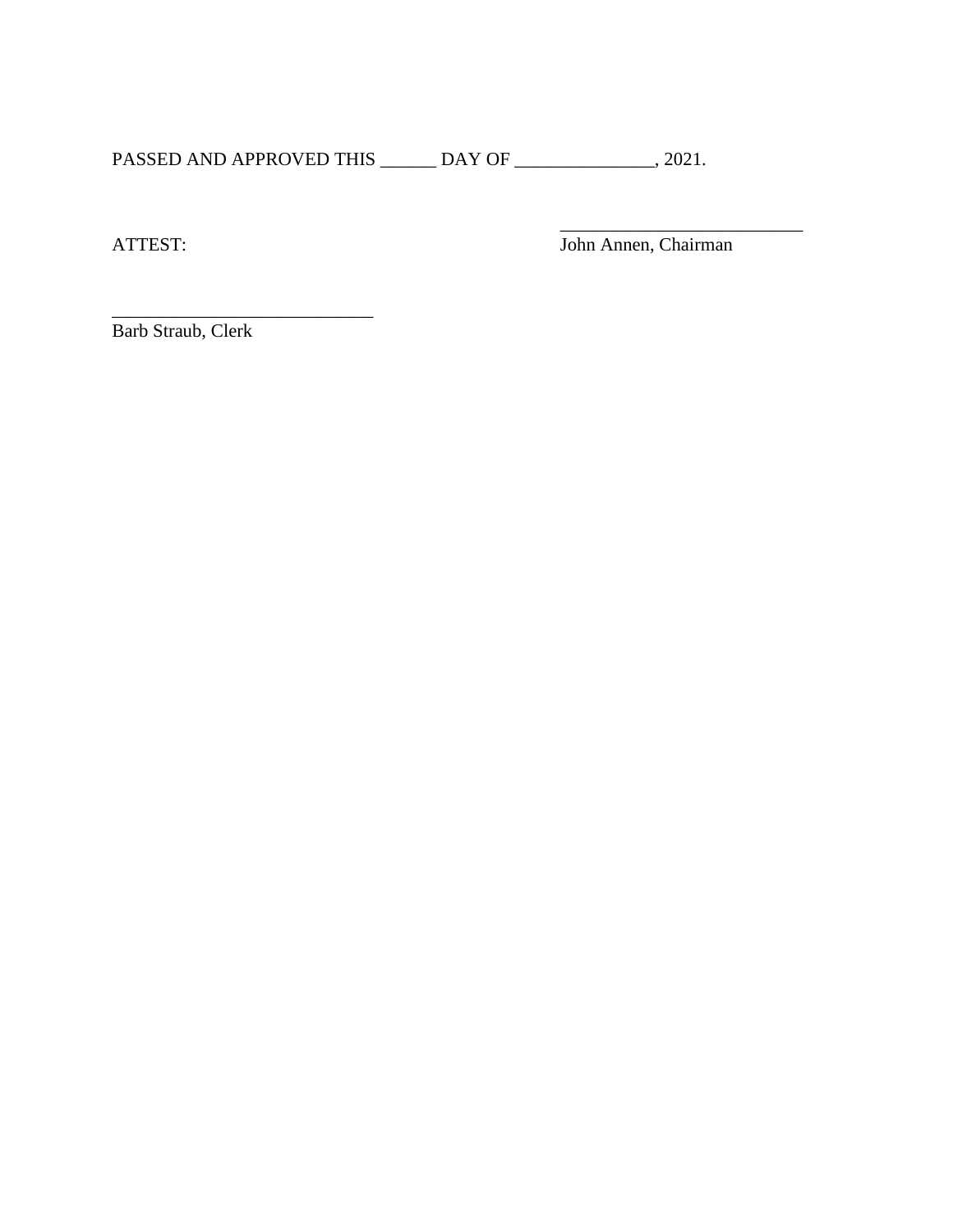**AN ORDINANCE OF THE VILLAGE OF HEMINGFORD, NEBRASKA, AMENDING THE VILLAGE CODE, SECTION 72.80L, RELATING TO THE PENALTY AND FINE FOR PARKING VIOLATIONS WITHIN THE PARKING CODE AND SPECIFYING THE PARTICULAR FINES AND ALLOWING FOR IMPOUNDMENT FOR UNPAID VIOLATIONS; AMENDING THE HEMINGFORD VILLAGE CODE OF ORDINANCES AND REPEALING ANY OTHER ORDINANCES OR PROVISIONS IN CONFLICT THEREWITH, DIRECTING THE PUBLICATION OF THIS ORDINANCE AND PRESCRIBING THE TIME WHEN THIS ORDINANCE SHALL BE IN FULL FORCE AND EFFECT**.

## BE IT ORDAINED BY THE CHAIRMAN AND TRUSTEES OF THE VILLAGE OF HEMINGFORD, BOX BUTTE COUNTY, NEBRASKA:

Section 1. Title VII, Parking Code, Chapter 72, Section 72.80L is amended as follows:

§72.80L. Violation; Penalty.

Fines for parking violations within the Village, as defined by this Code, shall be:

(1) \$25.00;

(2) With the exception of the parking within handicapped spaces, which shall be \$150.00

If any vehicle with three outstanding parking violation notices is parked in violation for the fourth time the vehicle may be impounded by the police at the owner's expense and held until all parking violation fines have been paid.

A new violation shall be deemed to have been committed every twenty-four (24) hours of such failure to comply.

Section 2. All other ordinances and parts of ordinances in conflict herewith are repealed; provided, however, this ordinance shall not be construed to effect any rights, liabilities, duties or causes of action, either criminal or civil, existing or pending at the time when this Ordinance becomes effective.

Section 3. This Ordinance shall become effective upon its passing and approval and publication as according to law.

PASSED AND APPROVED THIS \_\_\_\_\_\_ DAY OF \_\_\_\_\_\_\_\_\_\_\_\_\_\_\_, 2018.

ATTEST: \_\_\_\_\_\_\_\_\_\_\_\_\_\_\_\_\_\_\_\_\_\_

\_\_\_\_\_\_\_\_\_\_\_\_\_\_\_\_\_\_\_\_\_\_\_\_\_\_\_\_\_\_ John Annen

Barb Straub Chairman Village Clerk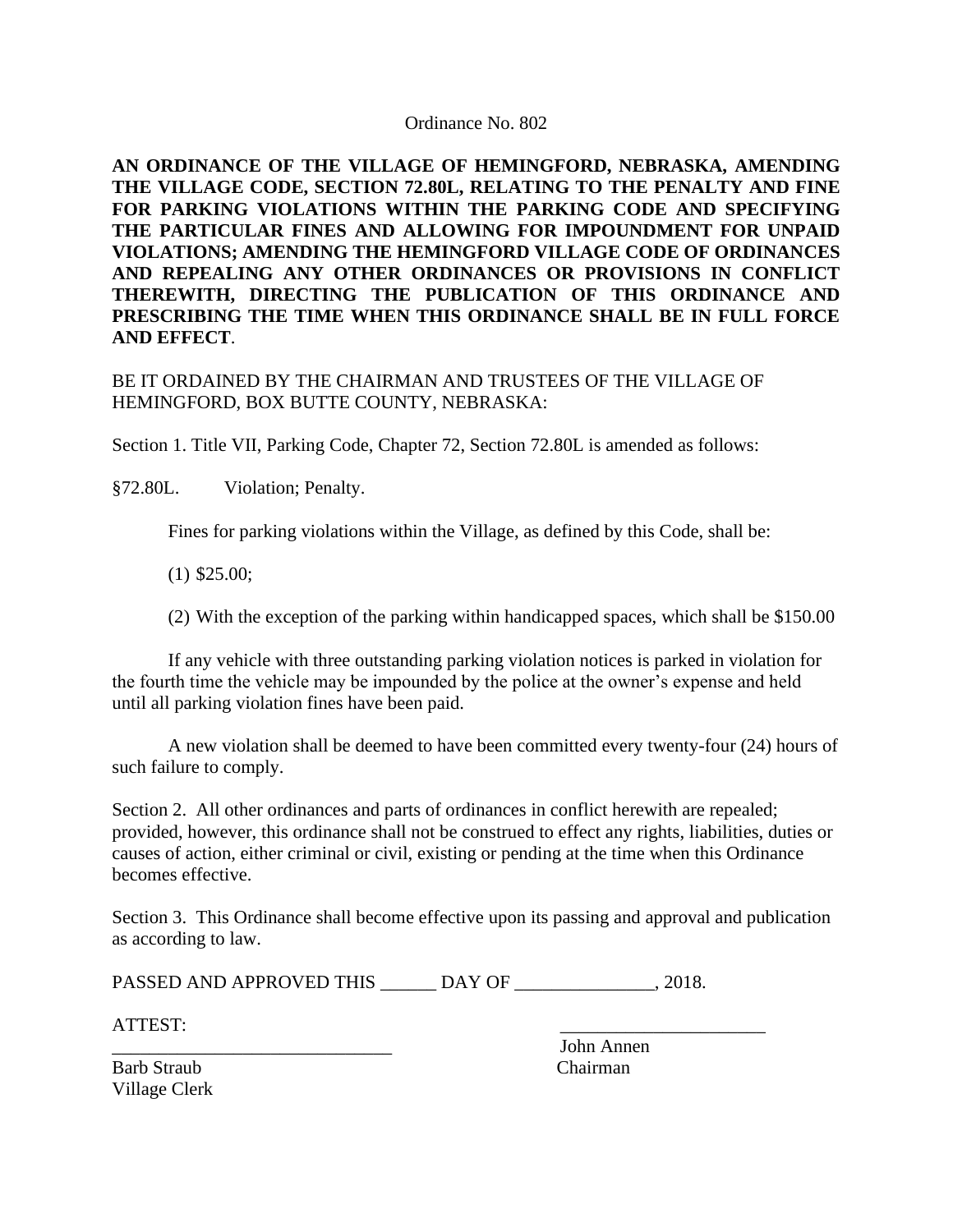**AN ORDINANCE OF THE VILLAGE OF HEMINGFORD, NEBRASKA, ADDING TITLE VII, CHAPTER 72, SECTION 72.82L, TO THE VILLAGE OF HEMINGFORD PARKING CODE, PROVIDING THE TIMES OF YEAR THE PARKING OF TRAILERS, RECREATIONAL VEHICLES, AND OTHER APPURTENANCES IN VILLAGE STREETS IS PERMITTED AND PROVIDING WHERE ALONG THE STREET SAID PARKING IS PROHIBITED; AMENDING THE HEMINGFORD VILLAGE CODE OF ORDINANCES AND REPEALING ANY OTHER ORDINANCES OR PROVISIONS IN CONFLICT THEREWITH, DIRECTING THE PUBLICATION OF THIS ORDINANCE AND PRESCRIBING THE TIME WHEN THIS ORDINANCE SHALL BE IN FULL FORCE AND EFFECT**.

BE IT ORDAINED BY THE CHAIRMAN AND TRUSTEES OF THE VILLAGE OF HEMINGFORD, BOX BUTTE COUNTY, NEBRASKA:

Section 1. Title VII, Parking Code, Chapter 72, Section 72.82L is added as follows:

§72. 82L Parking of trailers, recreational vehicles, appurtenances prohibited.

- 1. The parking or storing of any trailer, utility trailer, recreational vehicle, camper, travel trailer, boat, personal water craft, trailered barbecues or all other similar appurtenances intended to be attached to a vehicle shall be prohibited on any street within the corporate limits of the Village of Hemingford between the dates of November  $1<sup>st</sup>$  and April  $1<sup>st</sup>$ .
- 2. From April  $1<sup>st</sup>$  through November  $1<sup>st</sup>$ , parking or leaving such appurtenances shall be limited to a period not to exceed 72-hours for the loading and unloading of recreational vehicles, campers, travel trailers, boats, and watercraft. The parking or leaving of a construction trailer used by contractors or property owners with the issuance of a building permit for construction on the adjacent property shall be permitted, so long as the permit remains valid and the location does not interfere with vision and driveway access.
- 3. During the appropriate times the parking or leaving of any of the above-mentioned vehicles and appurtenances on the street must not be within five feet of any alley entrance, public or private driveway, or the edges of the parking vision triangle created at the intersection of two streets or avenues.
- 4. Violations of this section will be subject to the citation, fines, and impoundment as detailed in §72.80L, as amended.

Section 2. All other ordinances and parts of ordinances in conflict herewith are repealed; provided, however, this ordinance shall not be construed to affect any rights, liabilities, duties or causes of action, either criminal or civil, existing or pending at the time when this Ordinance becomes effective.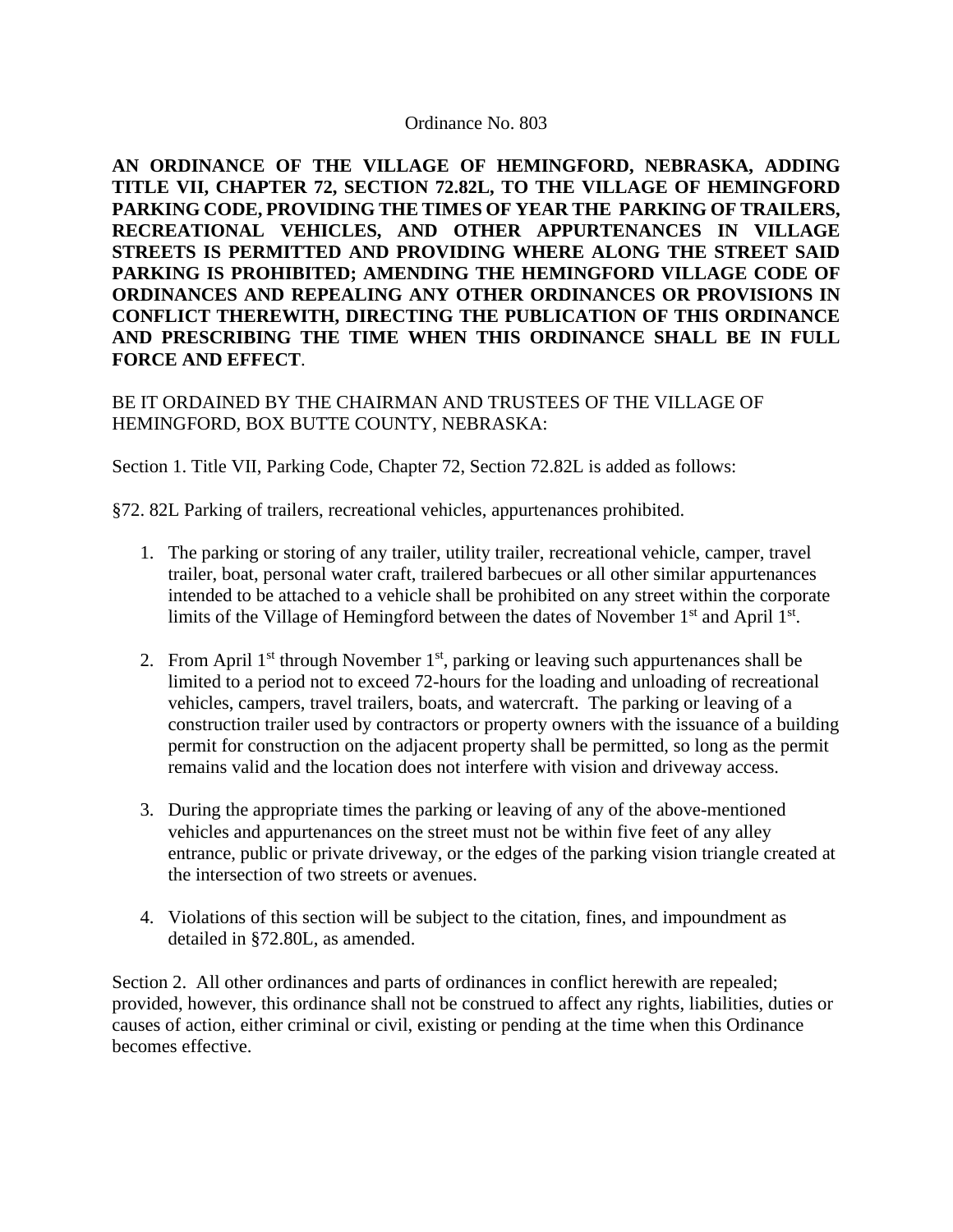Section 3. This Ordinance shall become effective upon its passing and approval and publication as according to law.

PASSED AND APPROVED THIS \_\_\_\_\_\_ DAY OF \_\_\_\_\_\_\_\_\_\_\_\_\_\_, 2018.

 $\mathcal{L}_\text{max}$  , and the contract of the contract of the contract of the contract of the contract of the contract of the contract of the contract of the contract of the contract of the contract of the contract of the contr

ATTEST: John Annen Chairman

Barb Straub Village Clerk

 $\mathcal{L}=\mathcal{L}=\mathcal{L}=\mathcal{L}=\mathcal{L}=\mathcal{L}=\mathcal{L}=\mathcal{L}=\mathcal{L}=\mathcal{L}=\mathcal{L}=\mathcal{L}=\mathcal{L}=\mathcal{L}=\mathcal{L}=\mathcal{L}=\mathcal{L}=\mathcal{L}=\mathcal{L}=\mathcal{L}=\mathcal{L}=\mathcal{L}=\mathcal{L}=\mathcal{L}=\mathcal{L}=\mathcal{L}=\mathcal{L}=\mathcal{L}=\mathcal{L}=\mathcal{L}=\mathcal{L}=\mathcal{L}=\mathcal{L}=\mathcal{L}=\mathcal{L}=\mathcal{L}=\mathcal{$